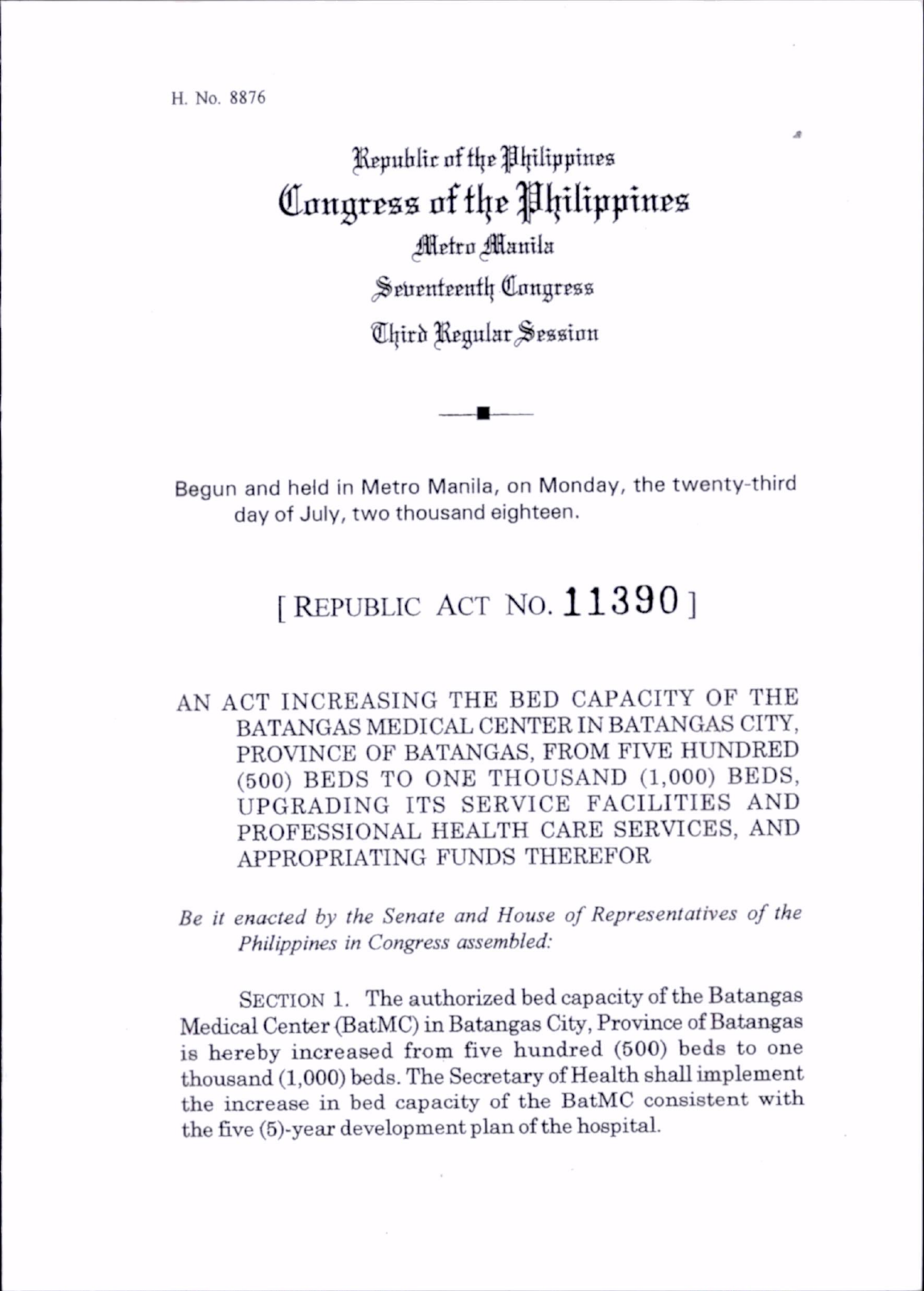Sec. 2. The existing service facilities and professional health care services are also hereby upgraded through the construction of a multistorey building which may house additional operating theaters, intensive care units, rooms, wards and laboratory units.

Sec. 3. The plantilla of employees of BatMC, which include doctors, nurses and support personnel shall also be increased correspondingly commensurate to the increase in its authorized bed capacity. The Secretary of Health shall, in coordination with the Secretary of Budget and Management and the Commissioner of the Civil Service Commission, and after consultation with the Chief of BatMC, determine the additional new positions to be created and filled up.

Sec. 4. The Secretary of Health shall immediately include in the Department's programs the implementation of this Act, the funding of which shall be included in the annual General Appropriations Act.

Sec. 5. Within ninety (90) days from the approval of this Act, the Secretary of Health shall promulgate the necessary rules and regulations for the effective implementation of this Act.

Sec. 6. All laws, decrees, executive orders, memorandum circulars or parts thereof inconsistent with the provisions of this Act are hereby amended, repealed or modified accordingly.

SEC. 7. This Act shall take effect fifteen (15) days after its publication in the Official Gazette or in a newspaper of general circulation.

Approved,

aunpui.

VICENTE C. SOTTO III President of the Senate

GLORIA MACAPAGAL ARROYO Speaker of the House of Representatives